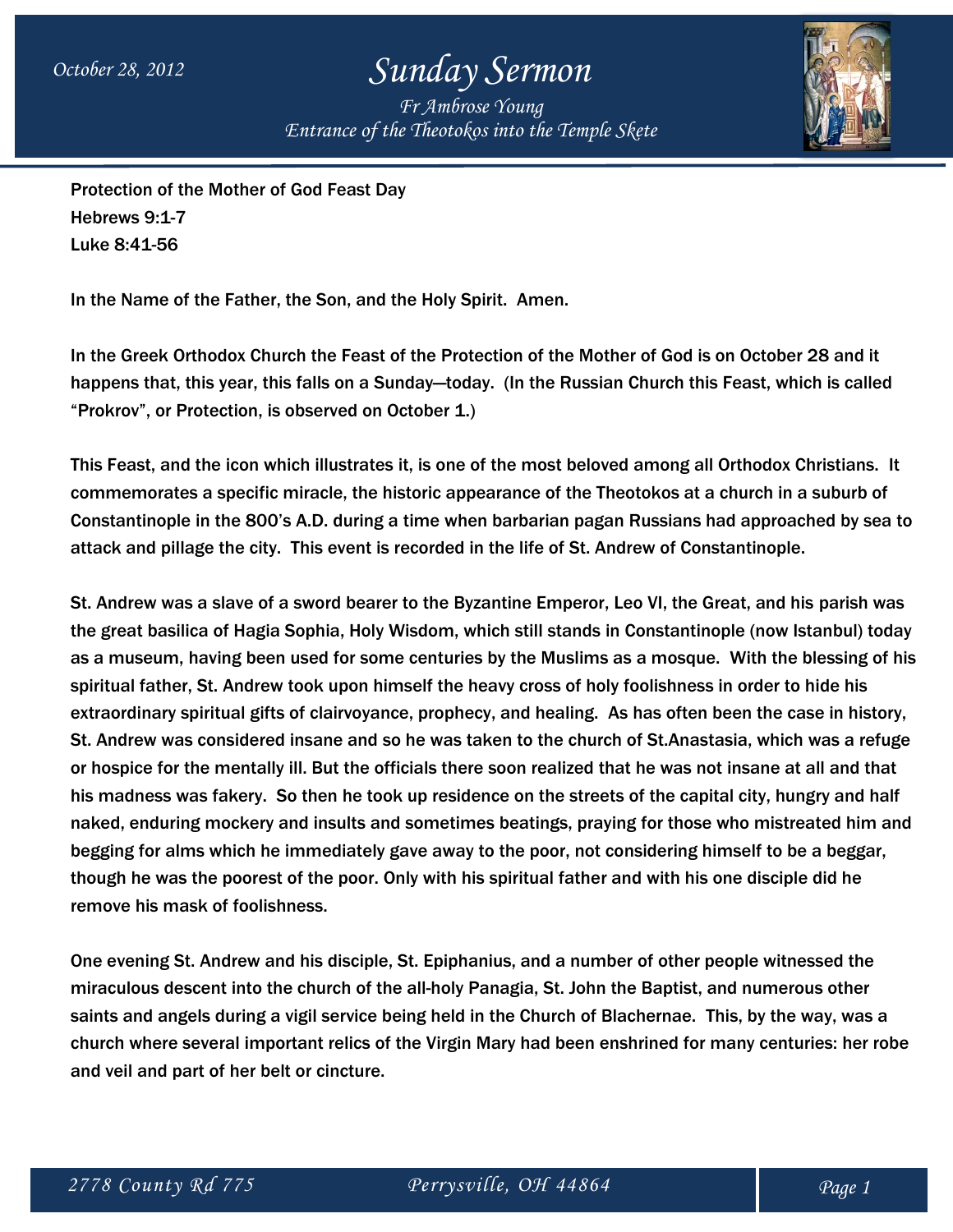## *October 28, 2012 Sunday Sermon*

*Fr Ambrose Young Entrance of the Theotokos into the Temple Skete*



The Virgin and her heavenly court, having descended into the center of the church nave near the front, knelt in prayer, weeping copiously. Seeing this, St. Andrew turned to his disciple and said, "Do you see the Mother of God praying for us?" And he answered,

"I do see, Father, and am in awe." They then watched as the Theotokos walked into the altar through the Royal Doors, ascended up a ways so that she could be seen above the icon screen, and then removed her veil—which they said shone more brightly than the rays of the sun--lifting and spreading it over all the people present as a sign of protection and praying the following all the while: ""O Heavenly King, accept all those who pray to Thee and call on my name for help. Do not let them not go away from my icon unheard."

Needless to say, all those present could not in any way forget such a supernatural visitation from the heavenly world and from that day this event began to be celebrated each year, especially when the enemy fleet which had approached the city was defeated the next day, and many churches, especially in Russia after her conversion to Orthodoxy, began to be named for this Feast. Among them is one of the most famous churches in Russia, which we generally know as St. Basil's Cathedral in Moscow, at one end of Red Square—probably the most photographed church in the whole country. It is popularly called "St. Basil" because St. Basil, a holy Fool for Christ, was buried there. But actually the cathedral is dedicated to the Protection, or "Pokrov."

In the Greek tradition this Feast is also associated with the deliverance of Greece from the armies of Mussolini in 1940, when many devout persons saw the Mother of God appear in the skies above Athens, protecting it with her veil. Among Greeks this is also known as "Ochi Day" or "No Day" because the Greek people said "No" to the ultimatum that had been given by Mussolini on this day, October 28.

The icon of the Feast, which we have before us in our temple this morning, is quite interesting because it combines two different events that occurred about four hundred years apart, both events happening in the same church in Constantinople. The saints, Andrew and Epiphanios, as well as bishops and priests and laity, are all depicted, as in the first apparition, but below the Theotokos you will see a young man, a deacon, who is usually shown holding a scroll, and this has to do with the second apparition. This scroll contains the text for the hymnography used in the Church for the Nativity of Christ and this young dead is St. Romanus the Melodist, sometime called the hymnographer. He is often shown with the Emperor Leo the Wise and his Empress and the patriarch of that time. St. Romanus had been instructed to compose the hymns for the Feast of the Nativity that year but could think of nothing. Then the Panagia appeared to him and handed him a scroll, saying, "Eat this." The next day, when it was time for the service, he opened